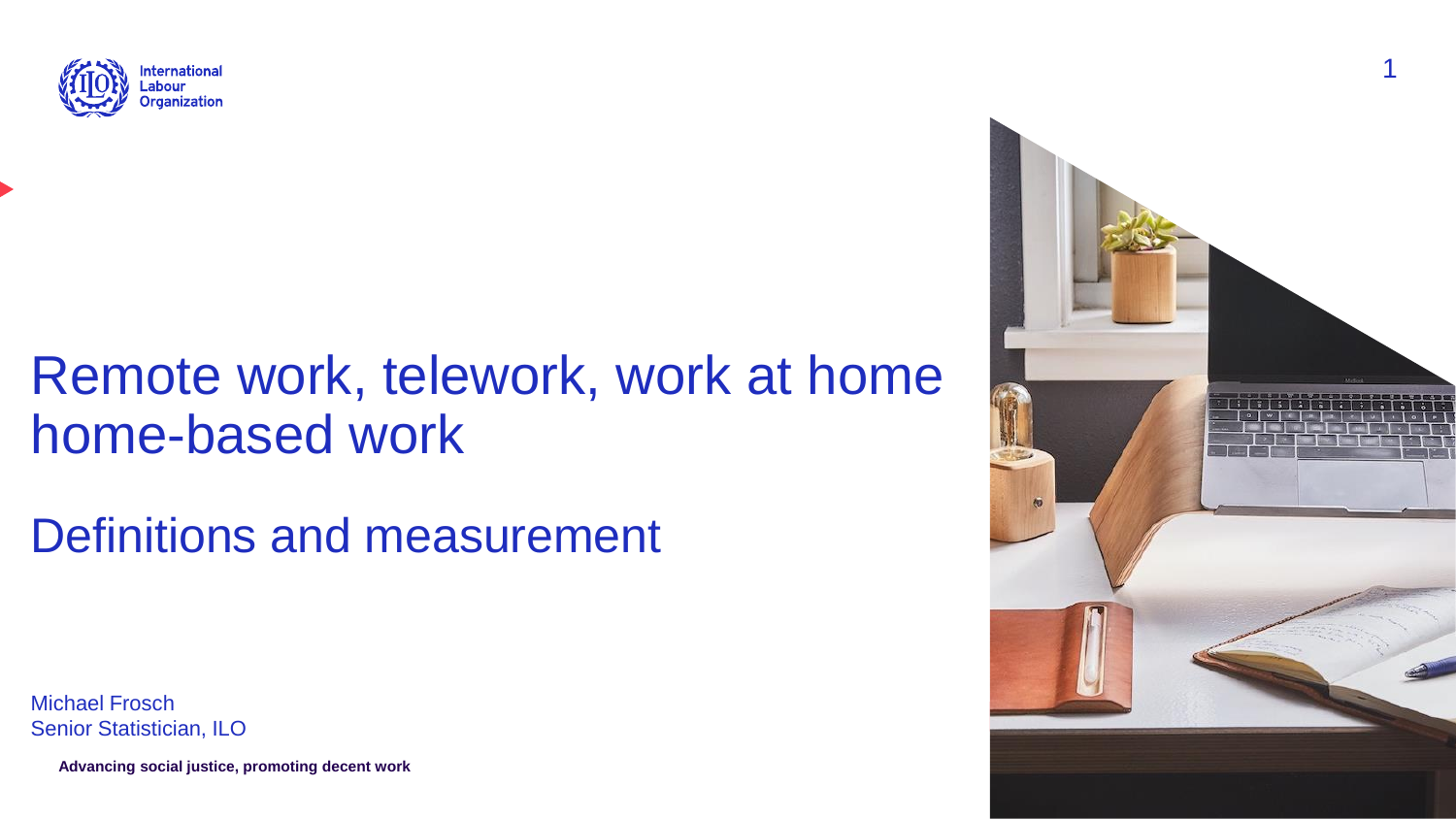

## **Background**

- ▶ Working from a distance and working at home are not new phenomena
- Analytical and policy interest of flexible working arrangements, impact of technology, work-life balance
- ▶ Increased attention due to Covid-19
- Lock downs, social distances etc. Working at home, telework has become an important response to this.
- ▶ There is a lack of international statistical standards for these concepts and guidance for measurement
- Different terms are used, sometimes interchangeably, difficult to know what is measured and to access international harmonized data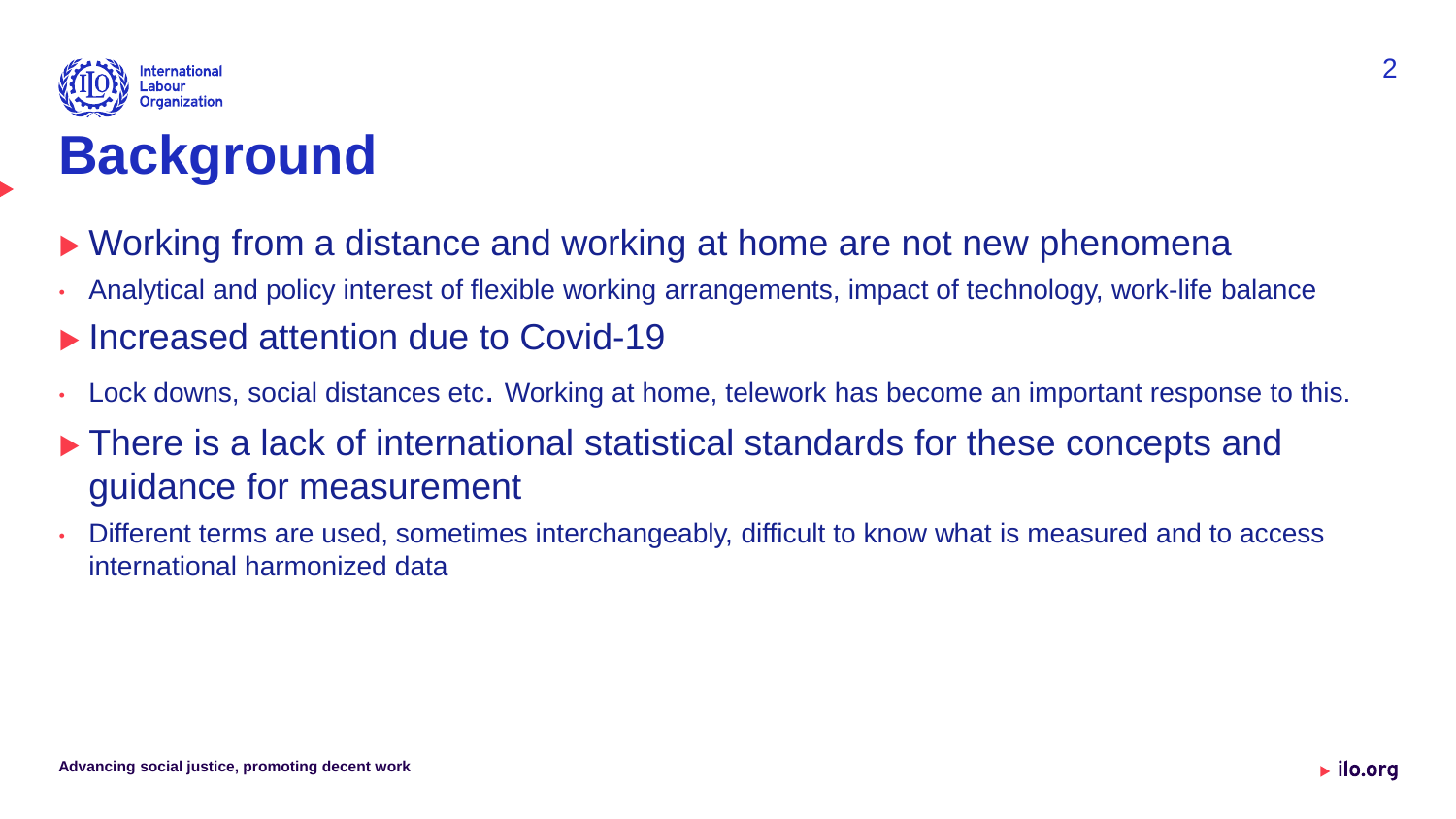

## **Guidance**

- ▶ Conceptual and operational definitions of; remote work, telework, work at home and home-based work
- Explaining differences and similarities in concepts, how they relate to each other and how they can be combined
- ▶ Includes modules that can be used for measurement in a HH-survey.
- Different modules can be used based on the need and interest of the country
- Also include additional questions that can be used to provide a further context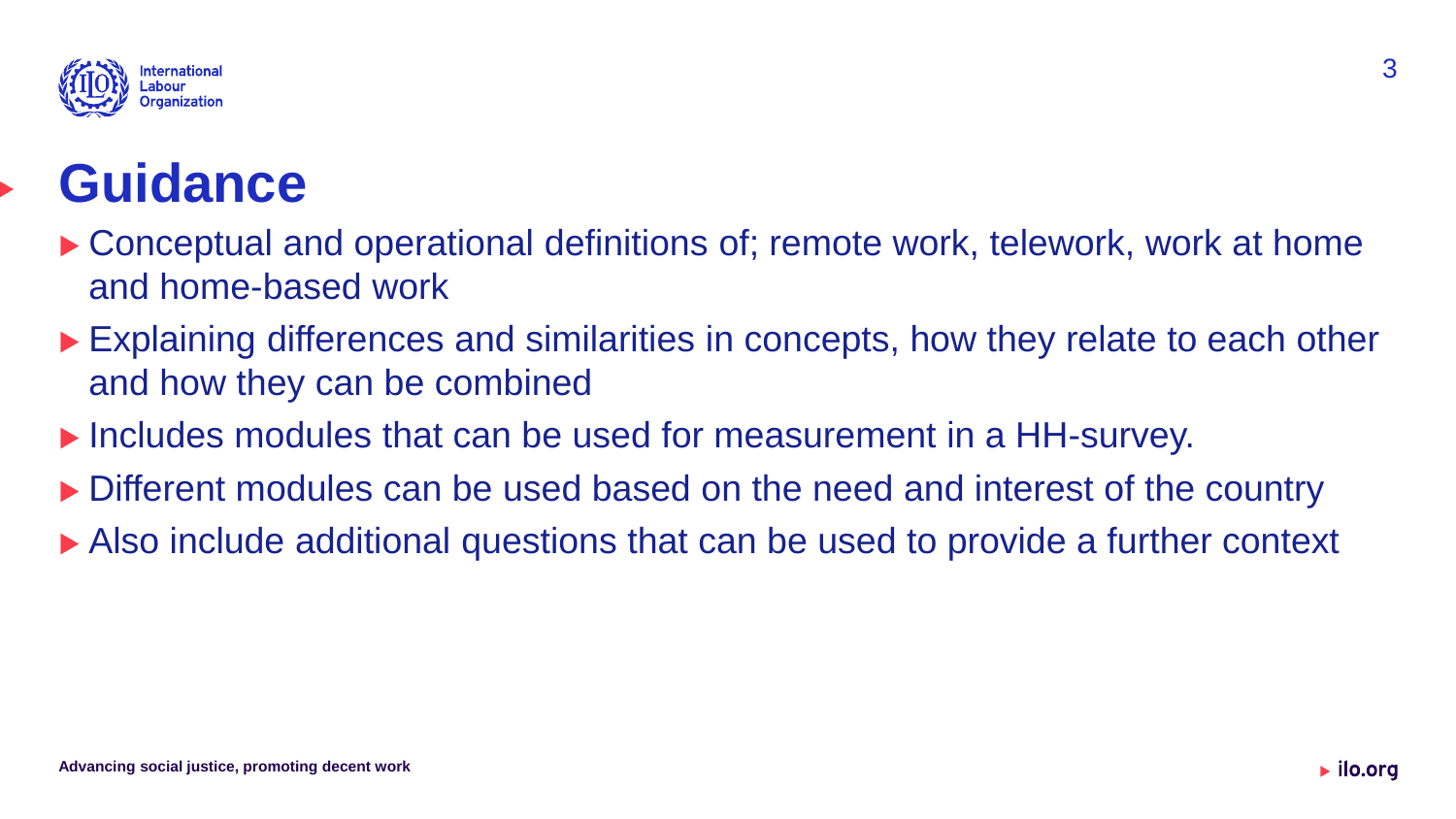



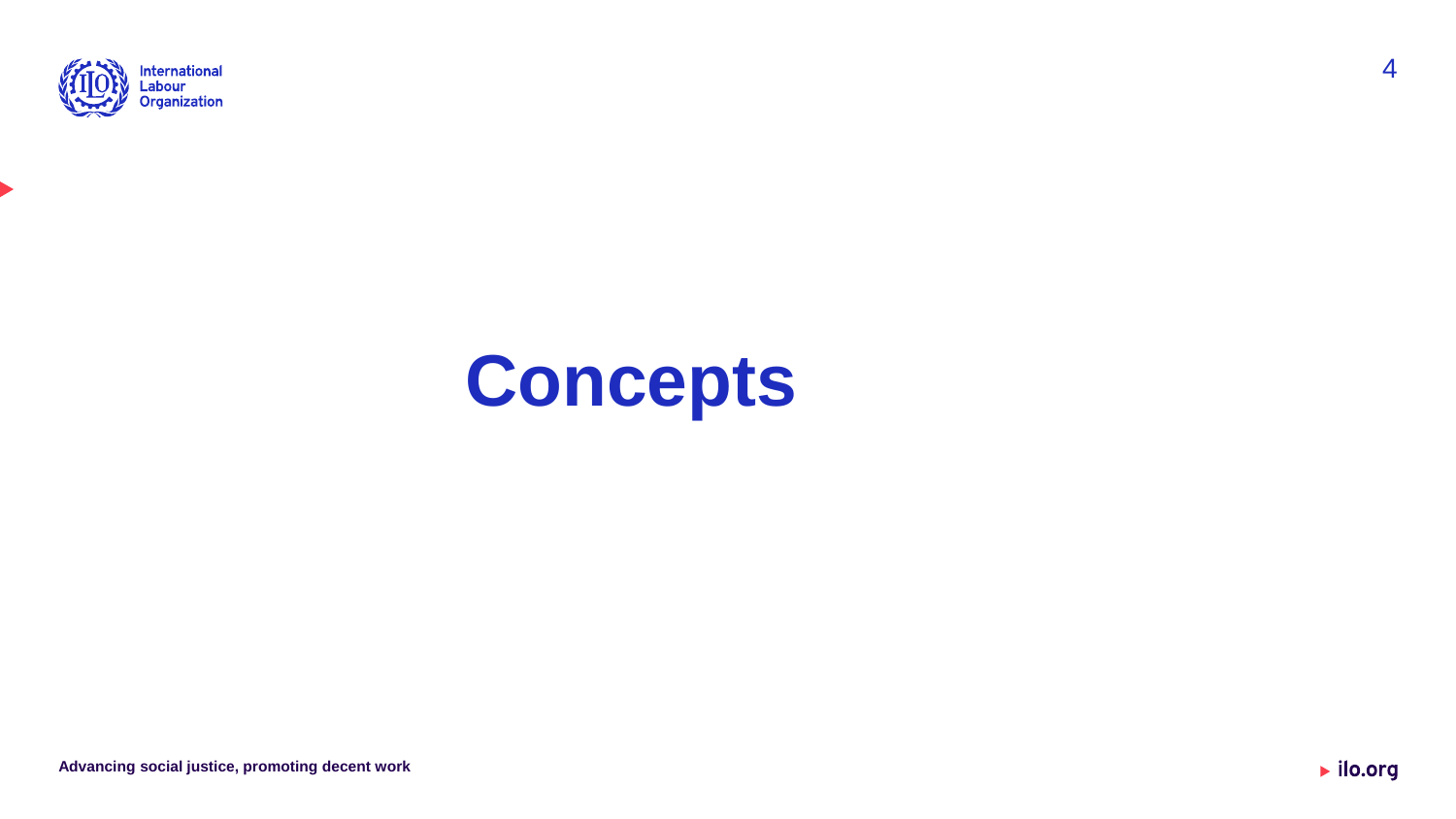

#### **Work at home, Home-based work**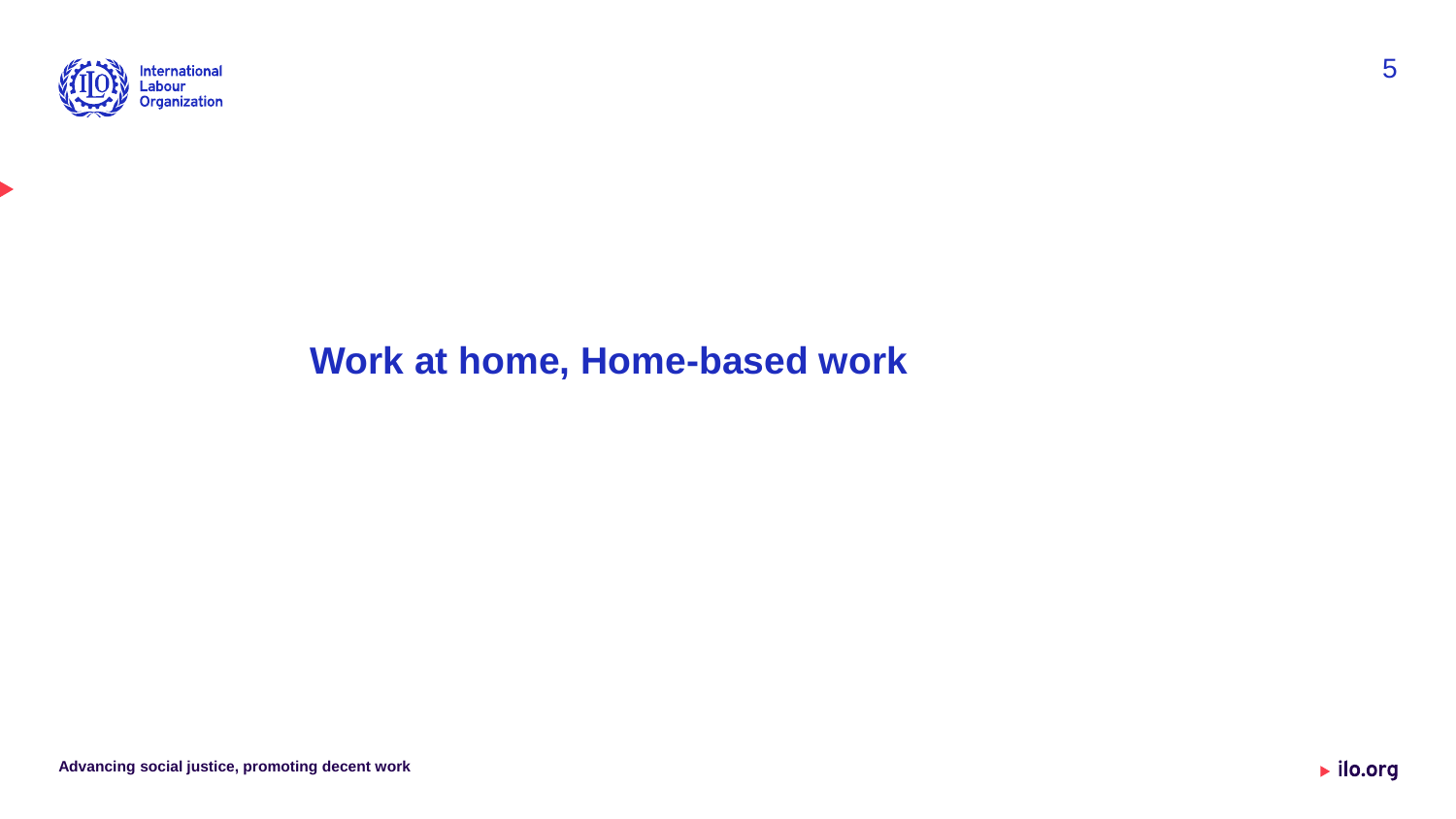

### **Concepts: work at home**

- ▶ *Work at home*: Work that takes place fully or partly within the worker's own residence or other type of dwelling in which the worker normally resides
- Includes: outside areas immediately adjacent to the residence, such as yards and gardens
- Excludes: Premises such as retail shops or repair workshops attached to the residence that are not an integral part of the residence (if, for example, they have their own entrance), and agricultural and garden fields, pastures or plots used primarily for the purposes of crop, livestock, forestry, fishery and aquaculture production
- Work at home is independent of the status in employment, and both independent and dependent workers can carry out work at home.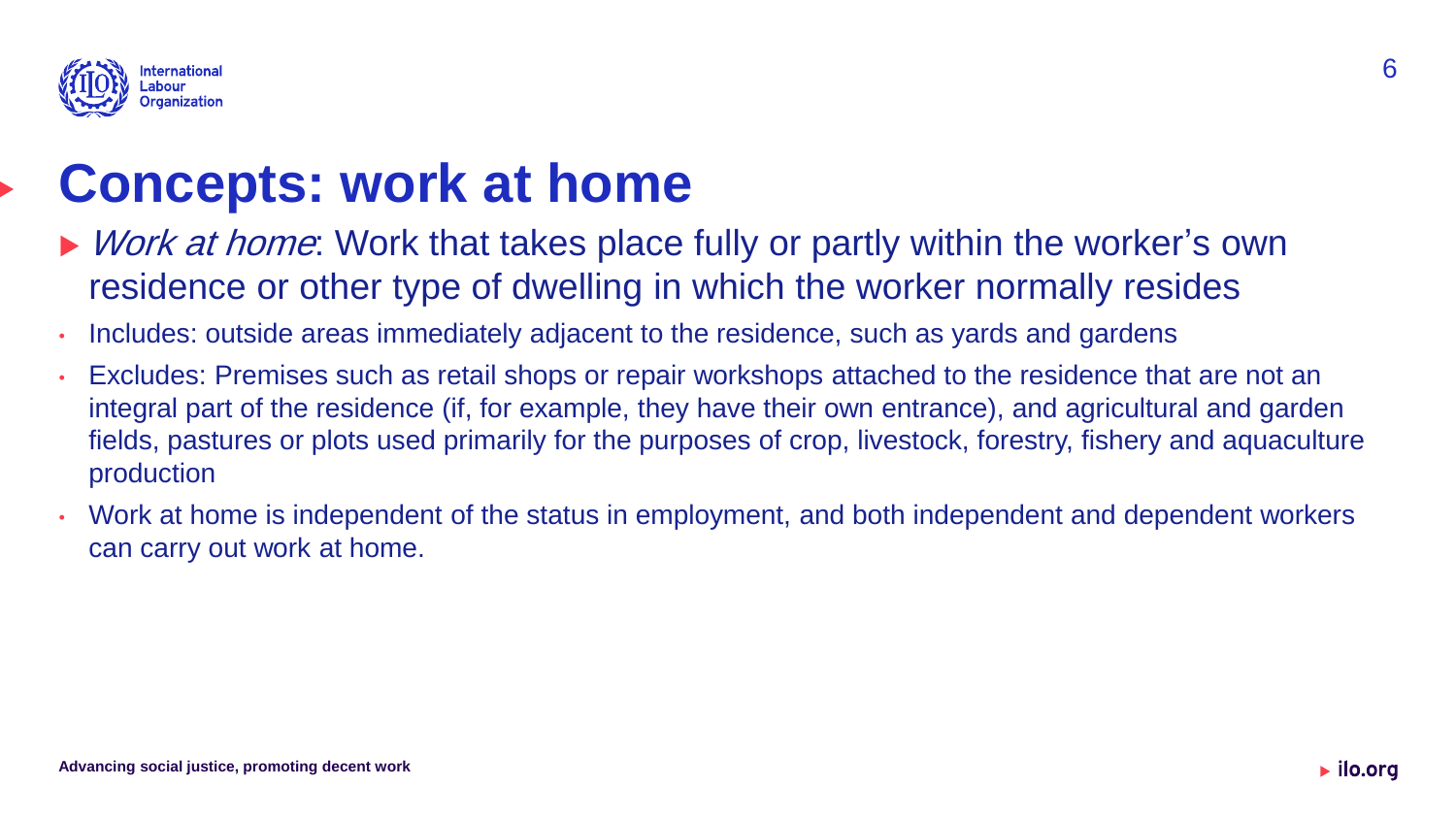

### **Concepts: Home-based work**

- Home-based work: workers whose main place of work is their own home
- ▶ Workers who usually carry out their work at home
- $\blacktriangleright$  Sub-category to the concept of *work at home*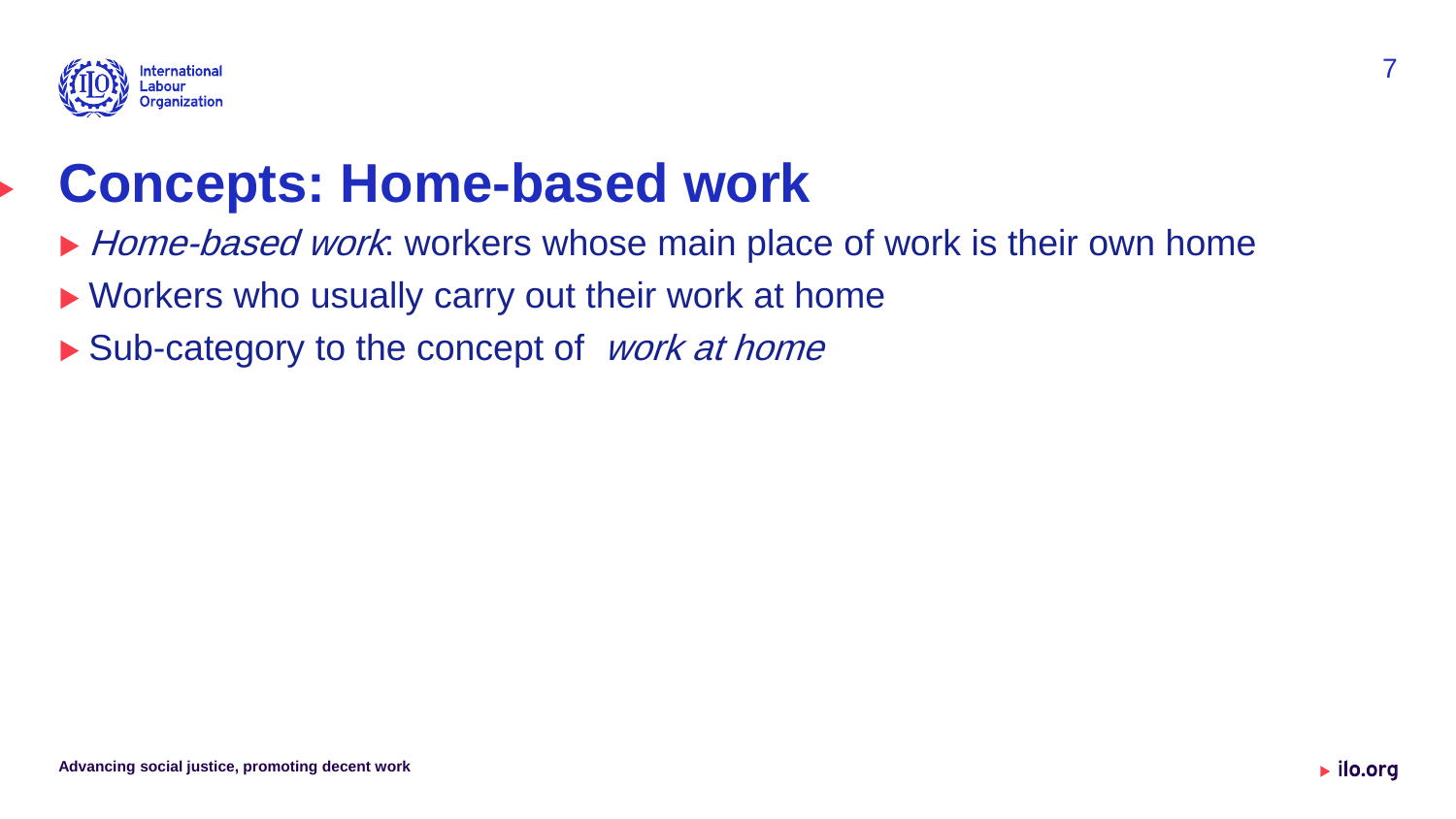

# **Remote work and Telework**

 $\blacktriangleright$  ilo.org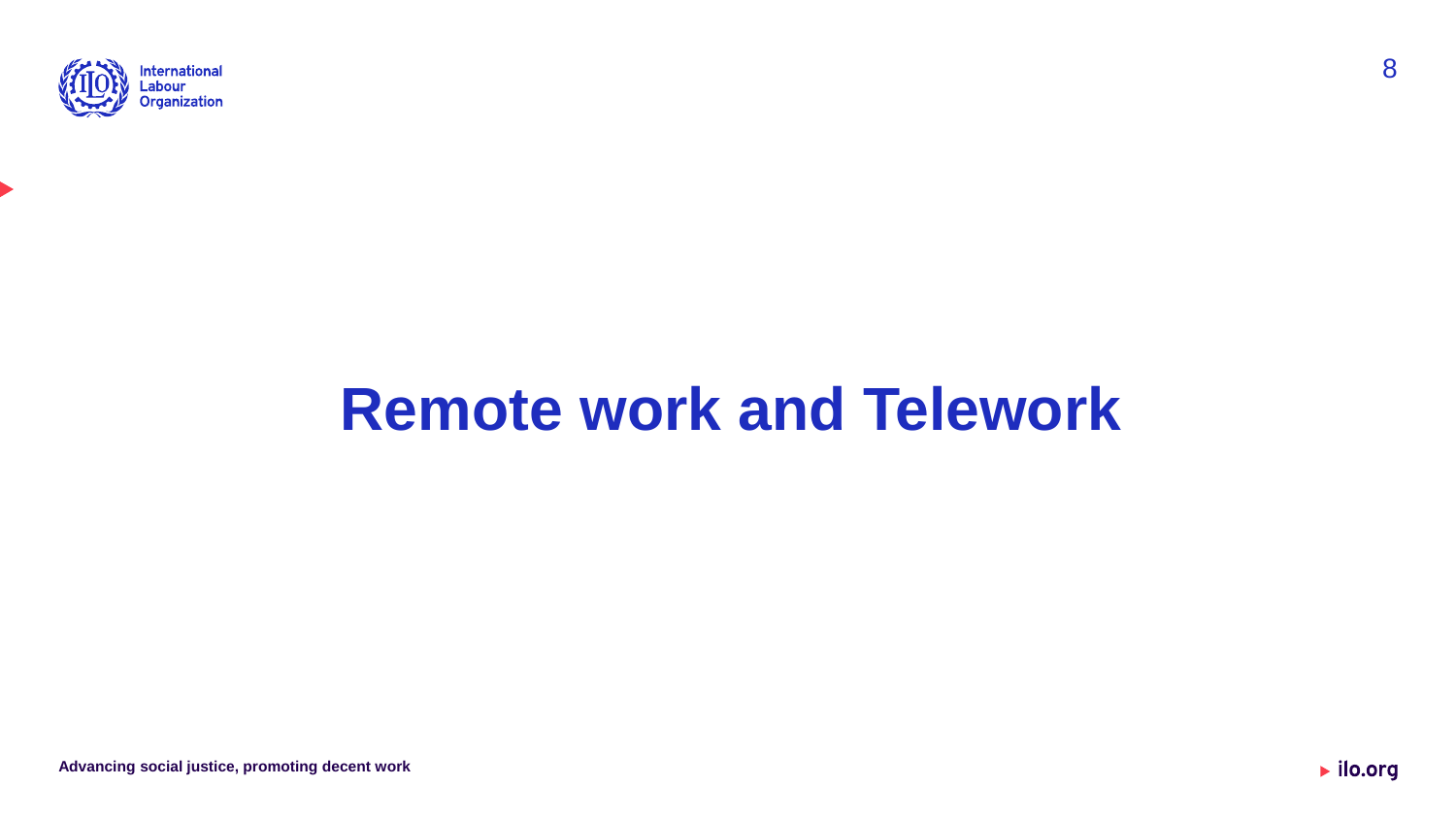

### **Concepts: Remote work and telework**

- ▶ In order to define remote work and telework we need to understand the concept of *alternative location* and the theoretical concept of *default place of work*.
- ▶ Based on these two concepts, remote work and telework can be derived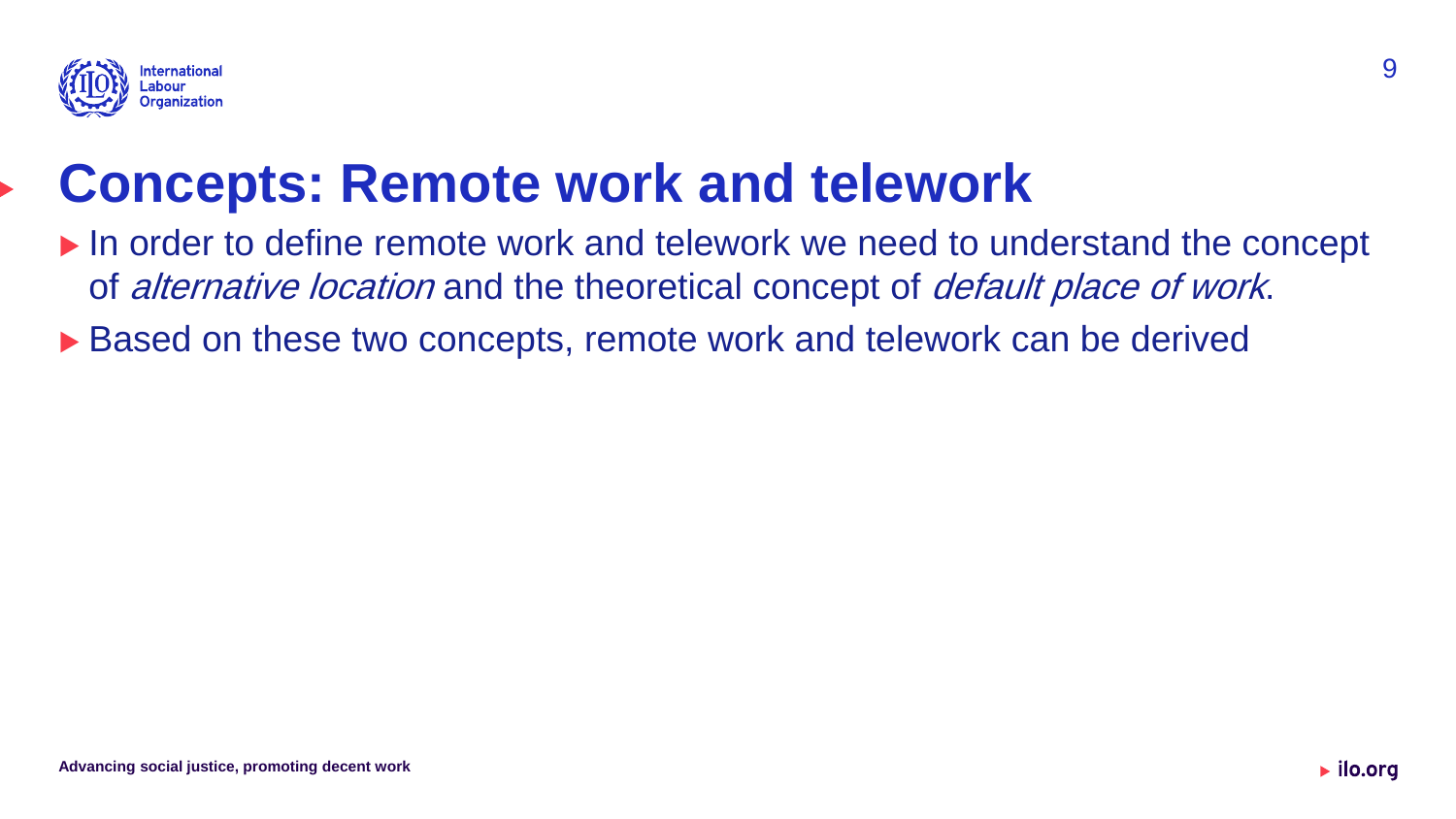

## **Concepts: Default place of work**

- A theoretical concept needed to provide a reference for defining "alternative location"
- ▶ Default expectation of where the work should be carried out, taking into account the workers:
	- Status in employment
	- Profession

Differ from the concept of main place of work, and physical place of work

- Can be the workers main place of work
- But the worker might not carry out any work at all in the default place of work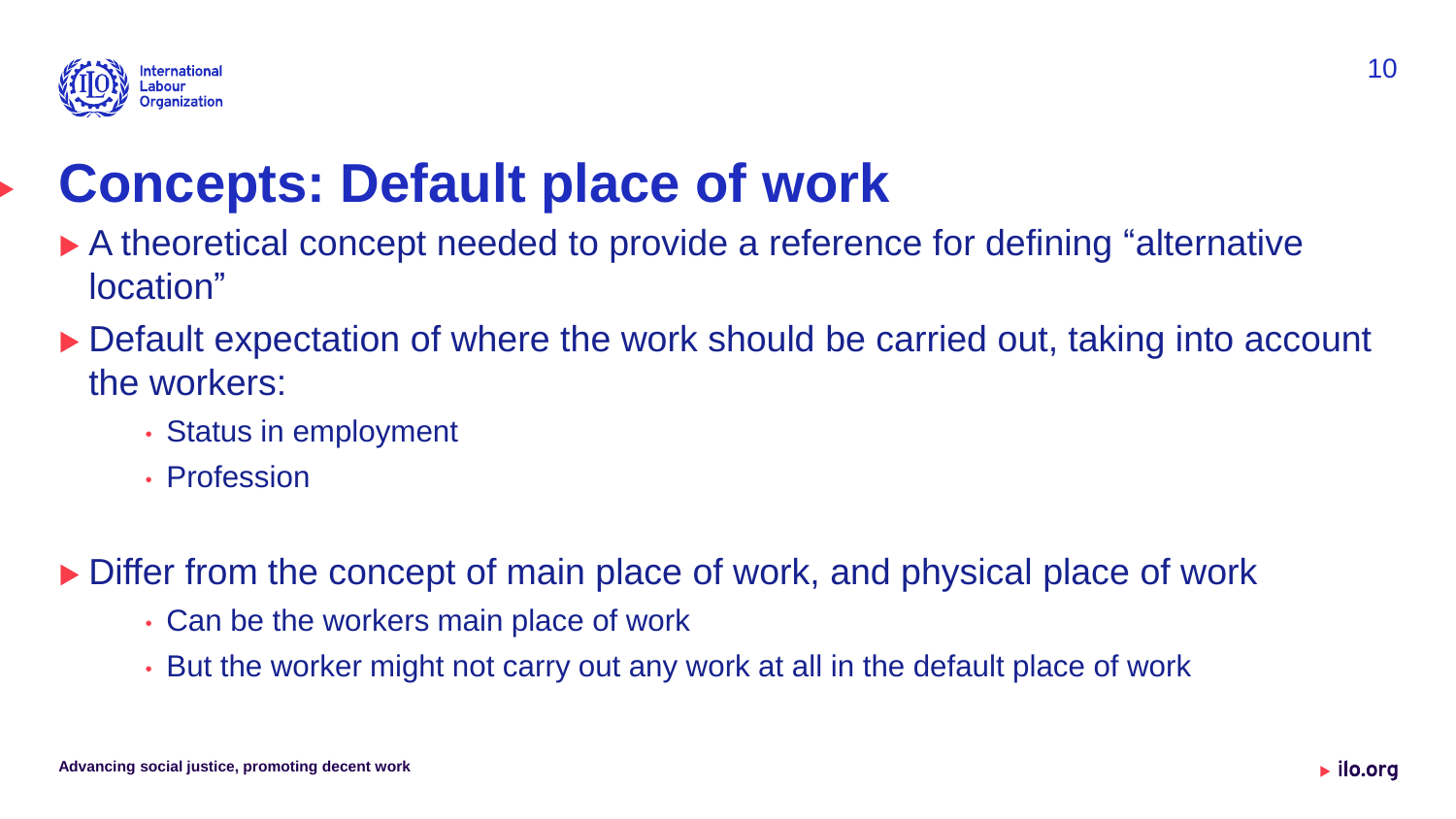

## **Concepts: Default place of work**

- The premises, facilities or site of the economic unit for which the work is carried out
- ❖ Office building, Shop, factory, fields and plots etc. owned or controlled by the independent worker; or if a dependent worker owned or controlled by the employer or the economic unit on which the worker is dependent.

#### ▶ A client's premises, facilities or site

❖ could include a factory, mine, construction site, farm, office building, shop, restaurant, warehouse, a client's home, or other type of business premises or sites owned or controlled by the client's to the independent worker or if a dependent worker to the employer of economic unit of which the worker is dependent

#### ▶ Public spaces

- a street, highway, public park, car park or railway station
- ❖ if the work is required to take place in the public space **due to the nature of the work** such as a street vendors, push-cart operators and police officers on patrol

#### ▶ Work carried out in the default place of work are excluded from the concepts of remote work and telework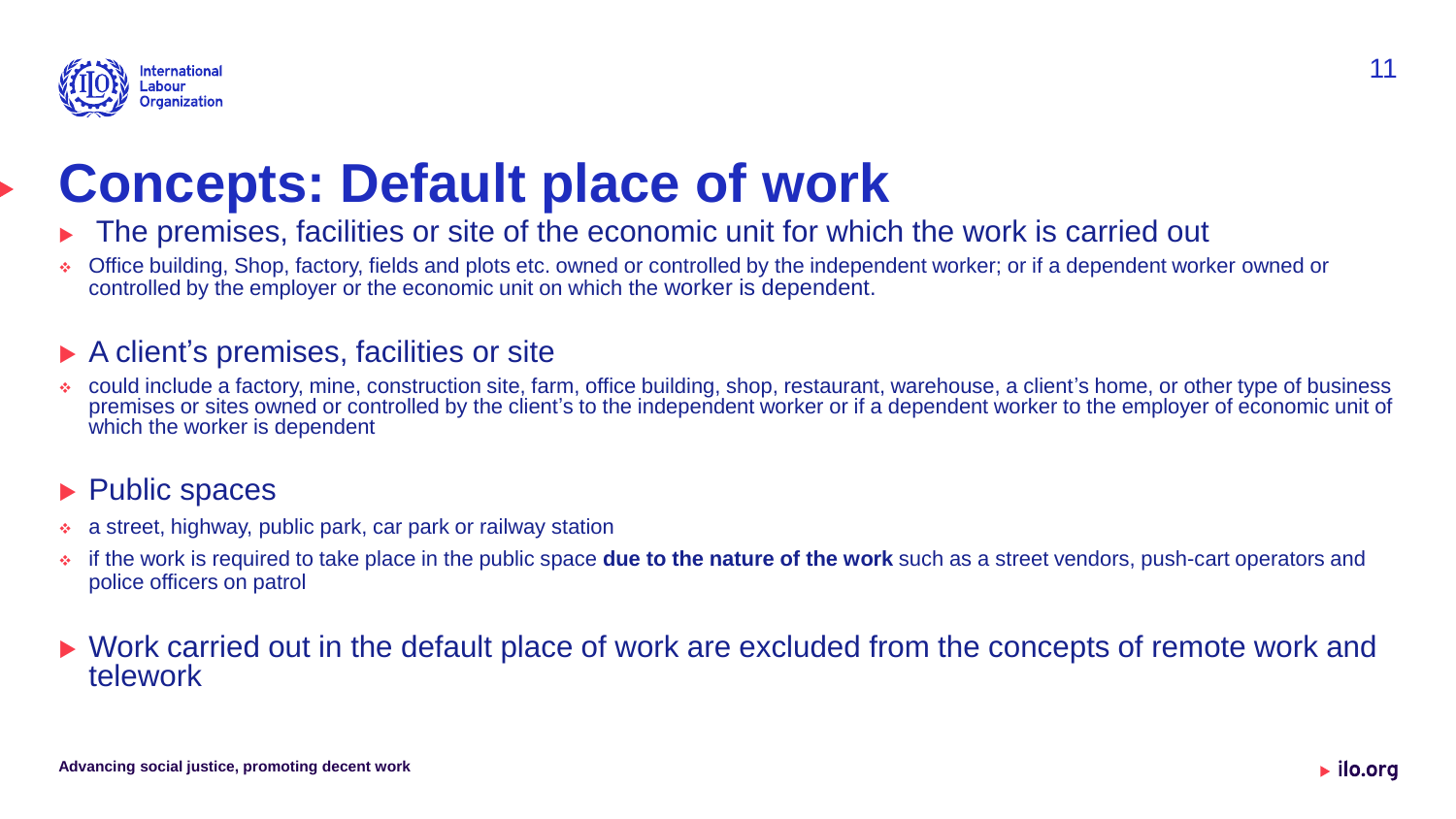

## **Concepts: alternative location**

- Remote work and telework refers to an arrangement where work is fully or partly conducted from an *alternative location* i.e. not carried out at the default place of work
- Alternative needs to be understood as an alternative for the default expectation that work is performed in a specific place (default place of work):
	- Workers own home
	- Co-working space
	- Café
	- Library etc.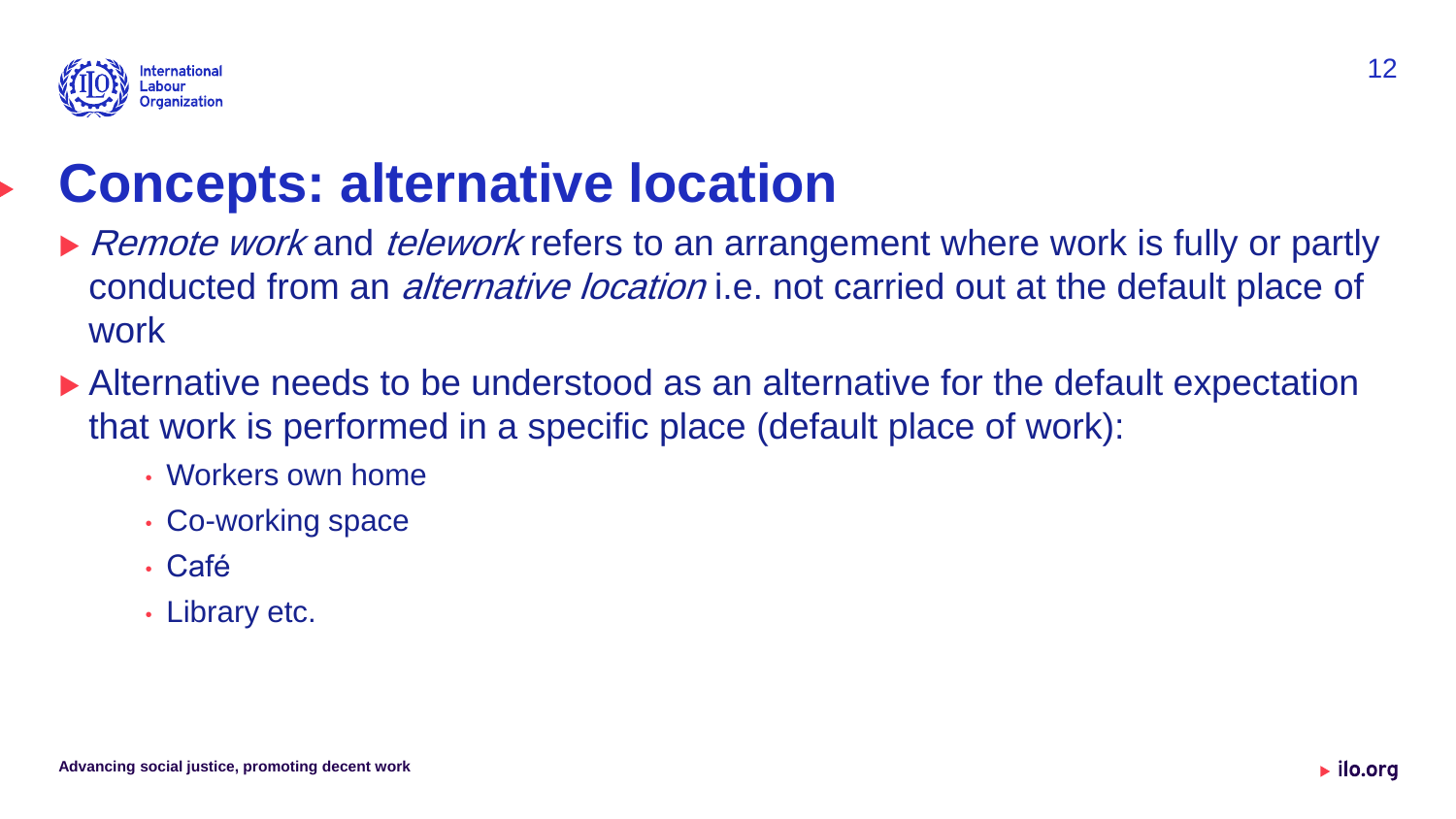

### **Concepts: Default place of work, remote work, telework**

|                                                   | If the same; not<br>remote work nor<br>telework | Default place of<br><b>work</b> |
|---------------------------------------------------|-------------------------------------------------|---------------------------------|
| <b>Physical</b><br>locations where<br>the work is | If different; then                              |                                 |
| carried out                                       | remote work or<br>telework                      |                                 |
|                                                   |                                                 | <b>Alternative</b><br>worksite  |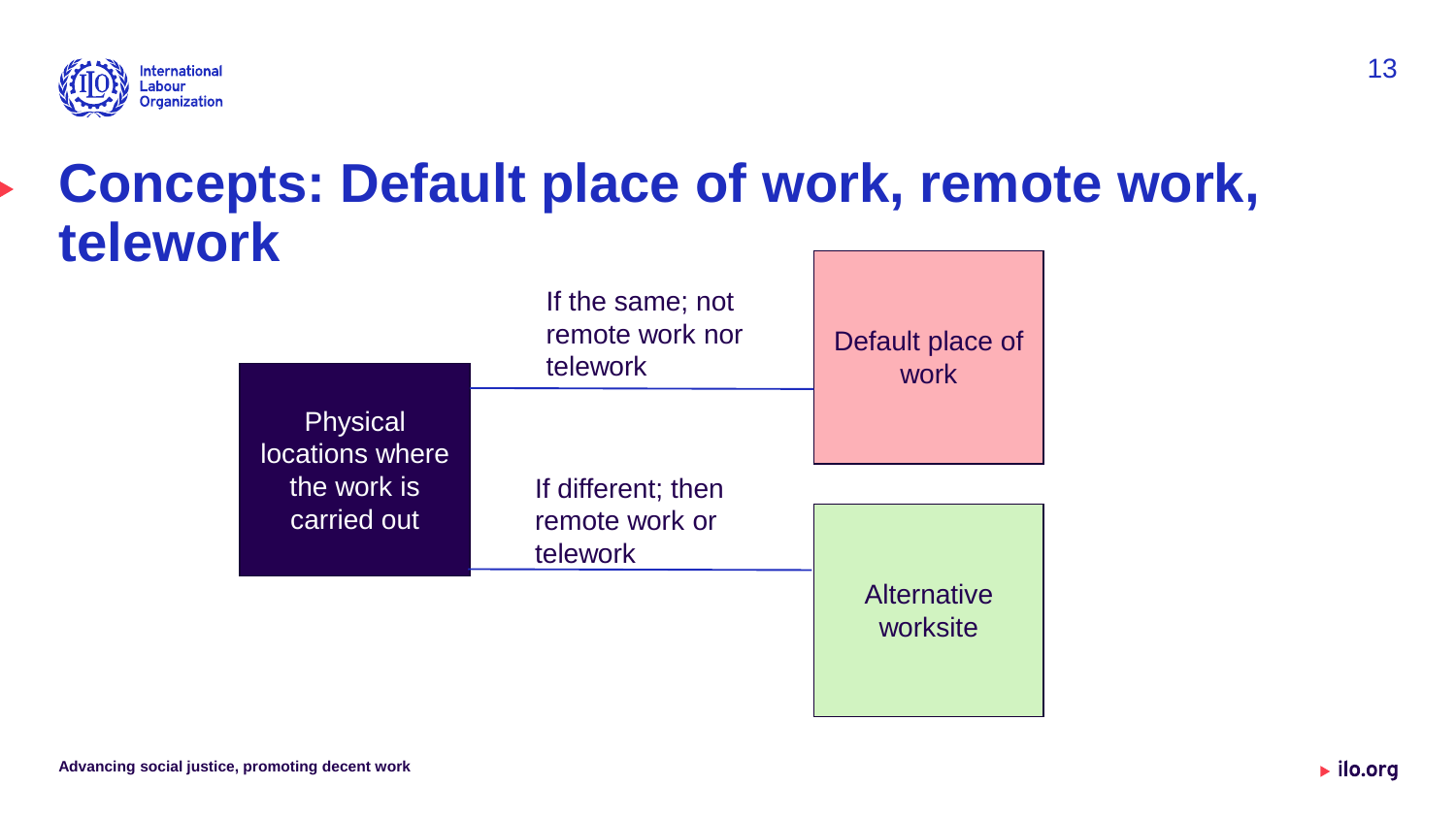

### **Concept: Remote work**

Remote work: work that is fully or partly carried out on an alternative worksite other than the default place of work

**Independent workers:** work that is carried out in a different location than:

- Premises, facilities or sites controlled by the independent worker for the purpose of carrying out the work
- Own home if this is the main place of work
- Client's facilities or sites
- Public space, if the nature of the duties means that they have to be carried out in a public space
- ▶ Independent workers who do not control any fixed premises used for carrying out the work and who do not work mainly from their own home are excluded from remote work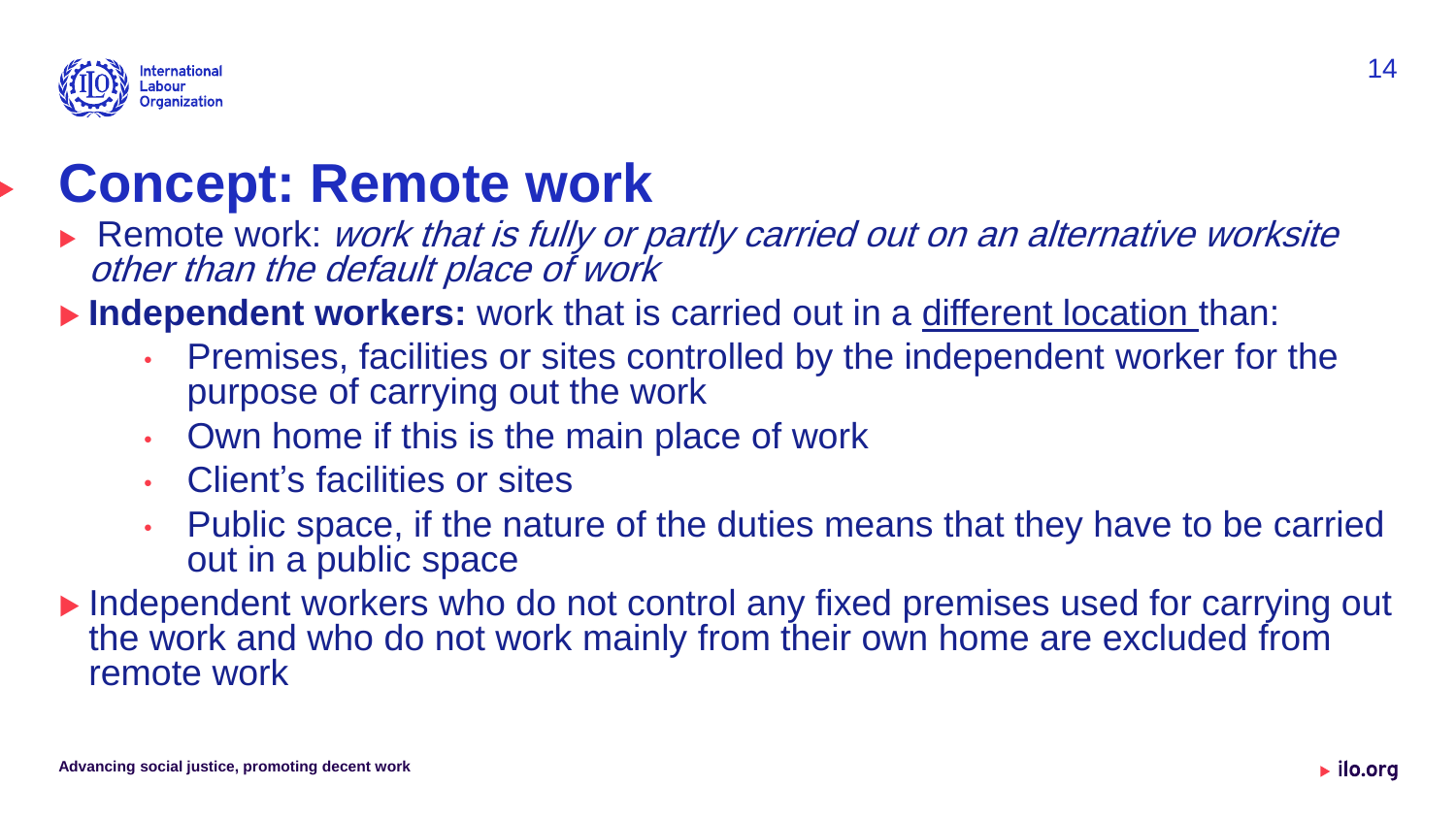

### **Concept: Remote work**

- ▶ Dependent workers: work that is carried out in a different location than:
	- the premises, facilities or sites of the economic unit on which the worker is dependent (such as an employer's office, a construction site, a farm or a workshop)
	- the client's facilities or sites of the economic unit on which the worker is dependent
	- a public space, if the nature of the duties means that they have to be carried out in a public space

15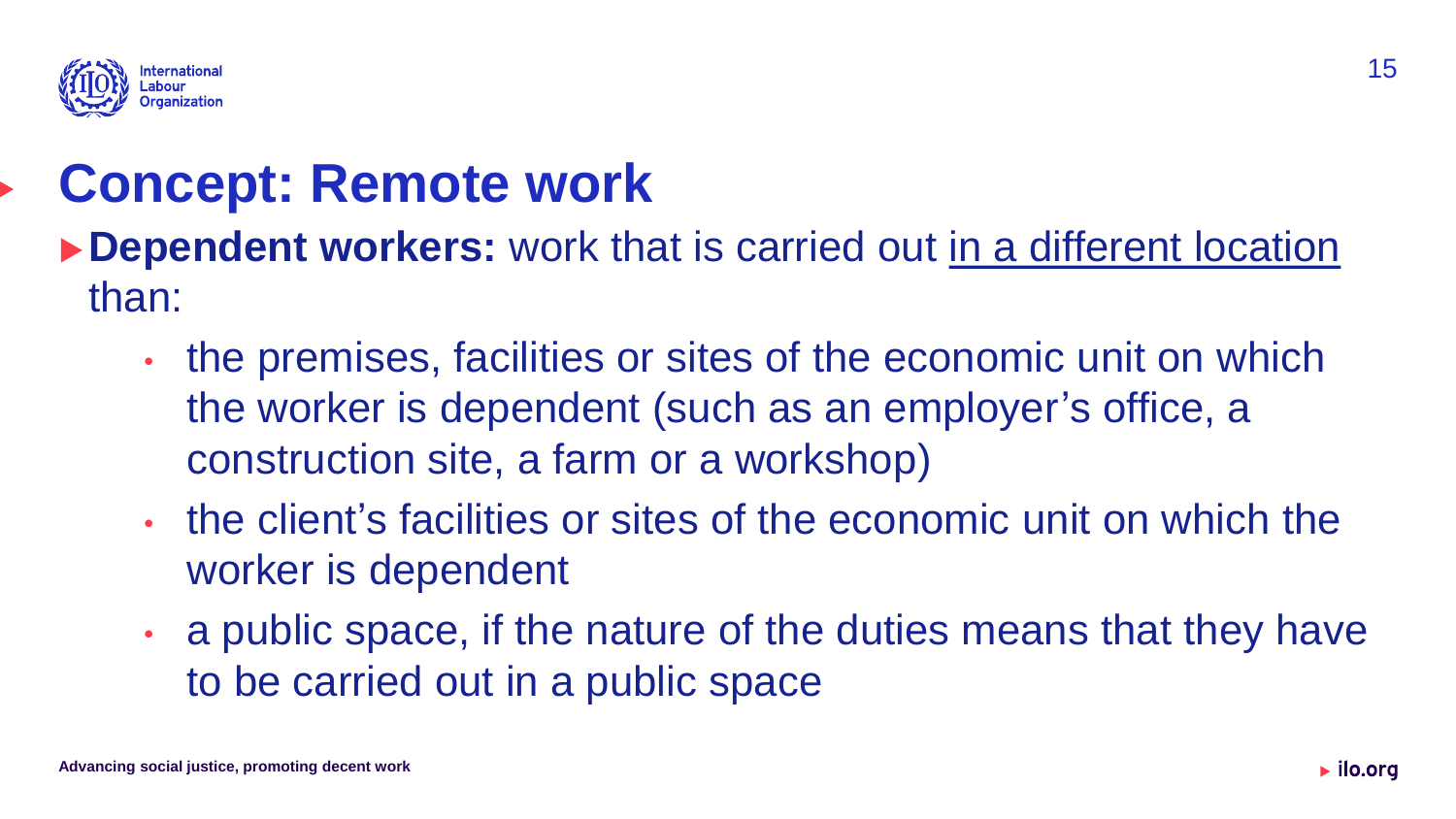

## **Concept: Telework**

- **Telework:** work is fully or partly carried out at an alternative location other than the default place of work i.e. remote work; **and**
- ▶ The worker use information and communications technology (ICT) or landline telephones as part of carrying out the work.
- ▶ Telework can be viewed as a sub-category to remote work

16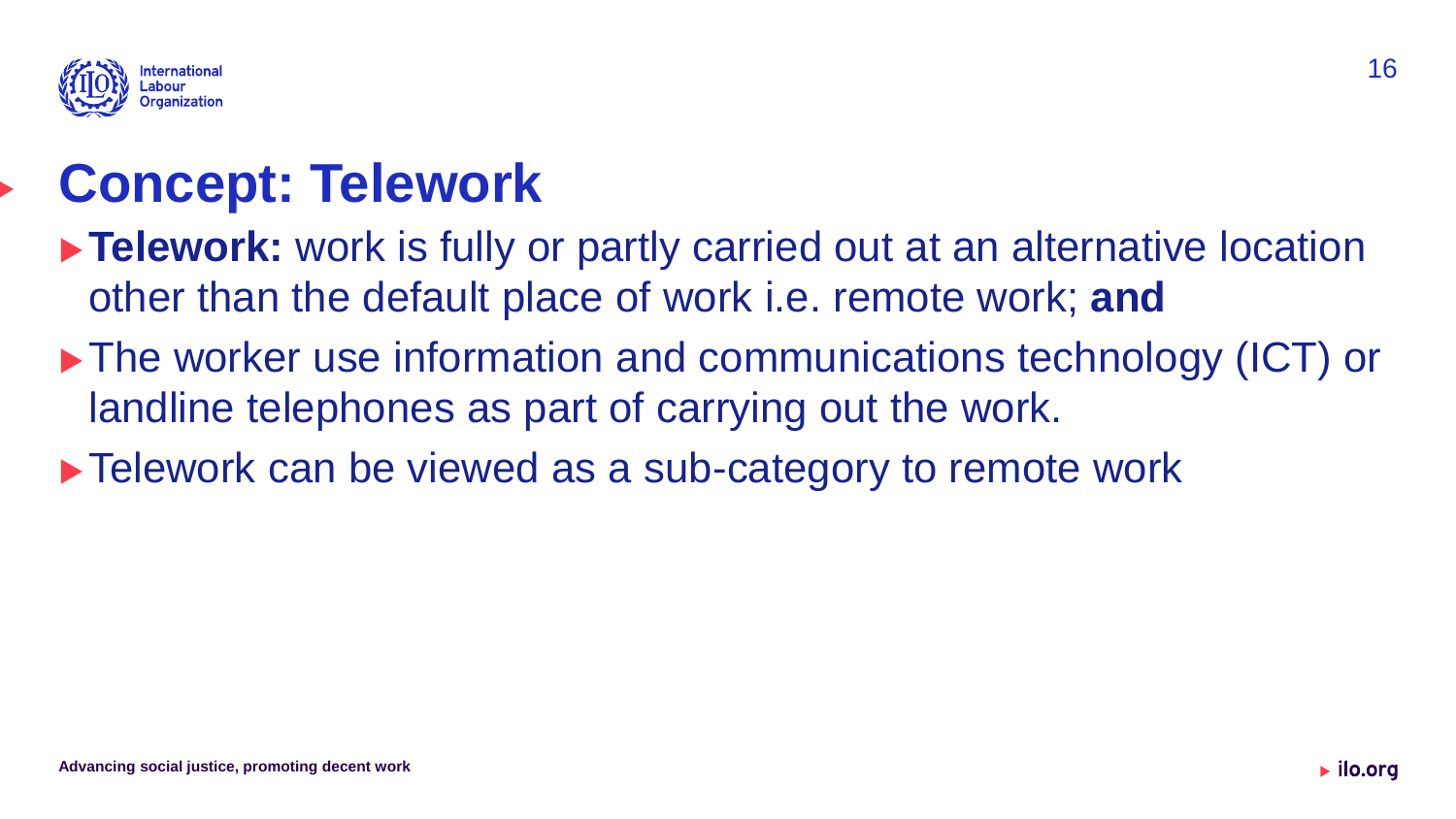

### **Combining the concepts**

- ▶ The four core concepts can be combined adding to the understanding or the combined concepts can also be targeted for a given measurement.
	- Remote work at home
	- Telework from home
	- Home-based remote worker
	- Home-based teleworker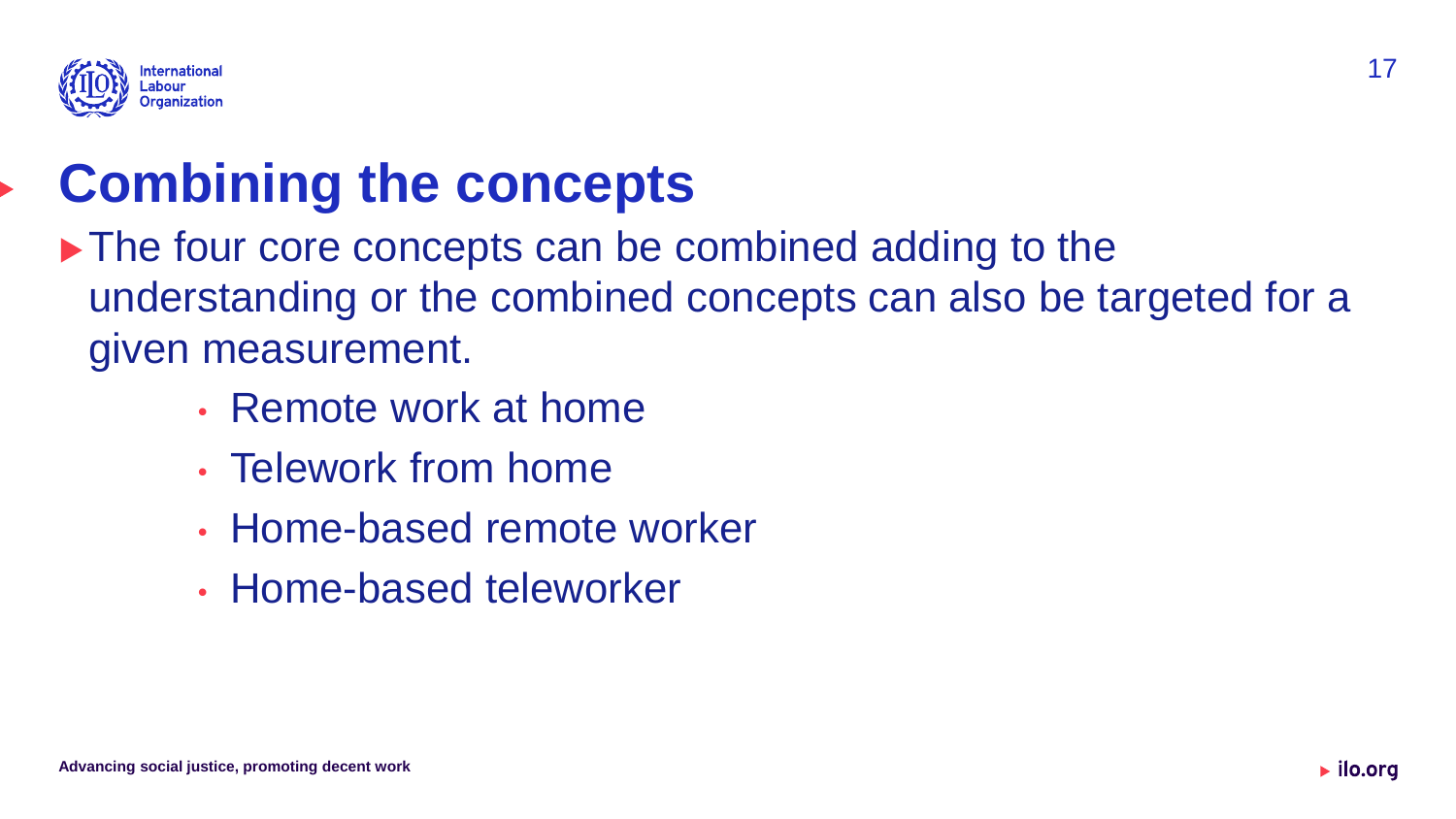

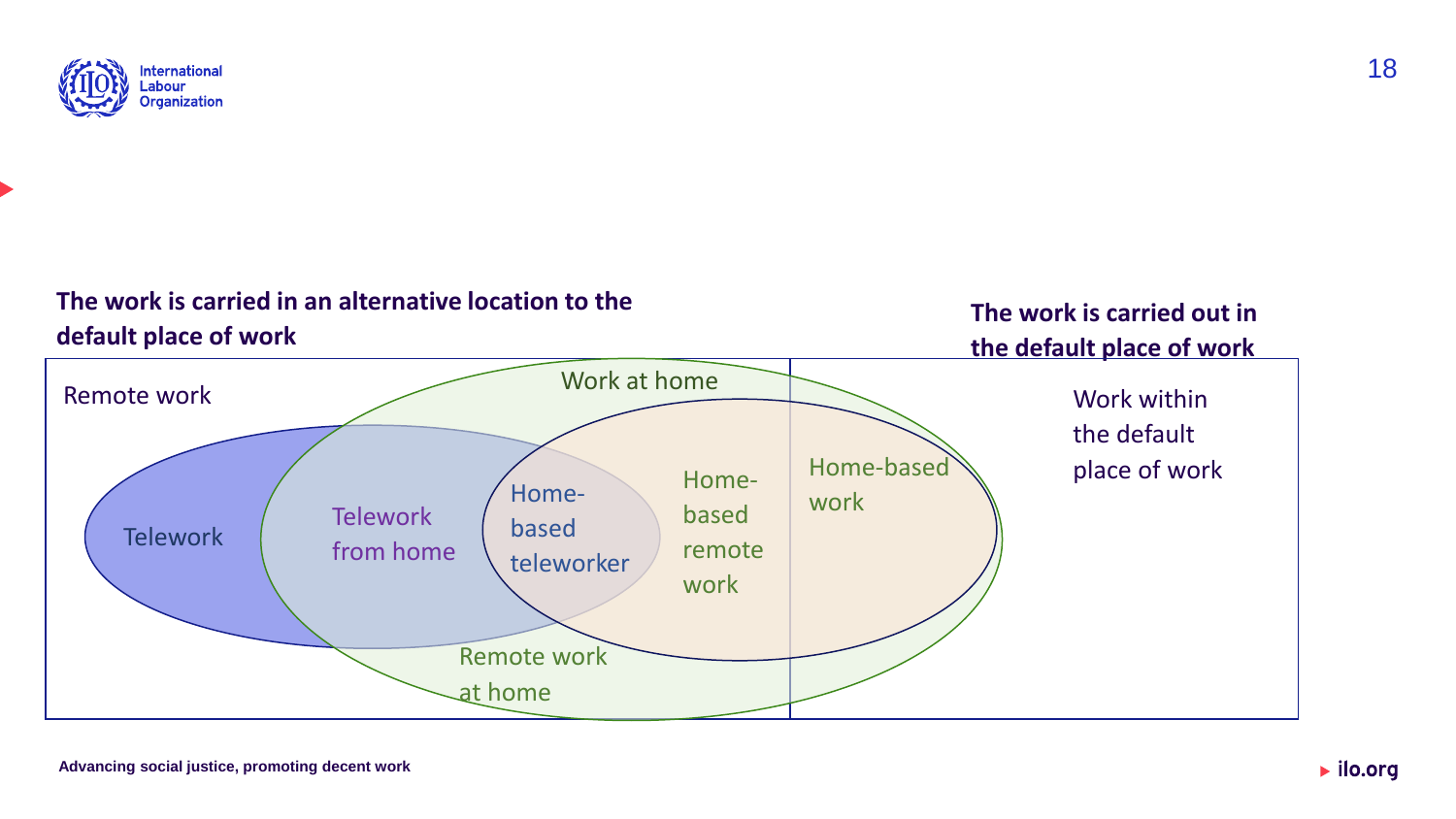

#### **Dimensions of frequency, mobility Frequency (relevant for all concepts):**

- Usually: Home-based worker, main place of work
- Regularly: At least once a week in the last four weeks
- Occasionally: At least once in the last four weeks

#### **Mobility (relevant for remote work, telework):**

- High mobility: At least twice a week in two different locations in the last four weeks
- Low mobility: At least once in the last four weeks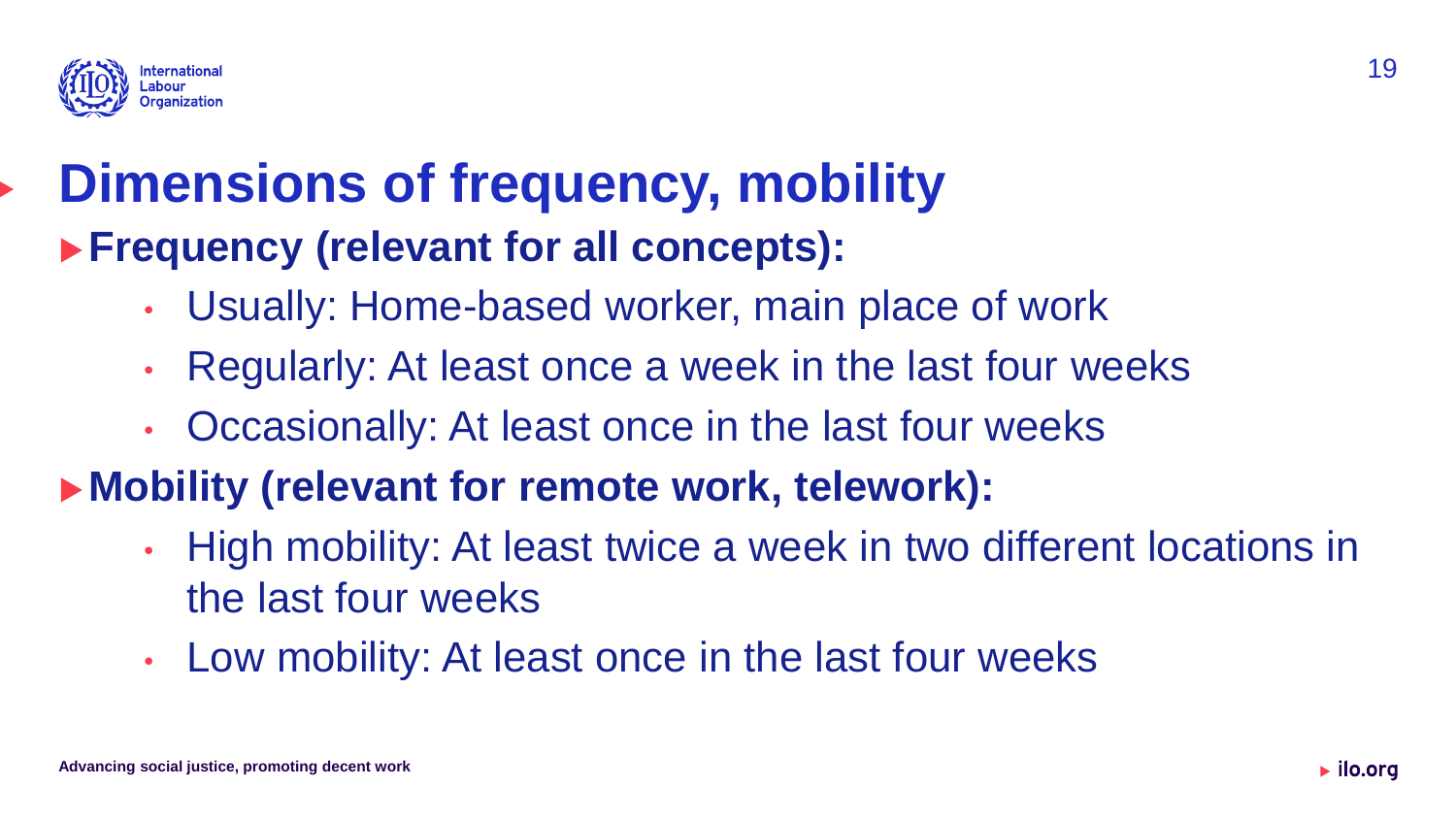

#### **Data collection HH-Survey**  WORK AT HOME AND HOME-BASED WORKERS

#### **Q1. In what kind of place do you typically work?**

- 1. At (your/name's) own home
- 2. At the client's or employer's home
- 3. At a farm, agricultural land or fishing site
- 4. At a business, office, factory, fixed premises or site
- 5. On the street or another public space without a fixed structure
- 6. In/on a vehicle (without daily work base)
- 7. Door-to-door
- 8. Other
- 9. Cannot say

#### **Q2. (In your main job) have you spent at least one full day in the last four weeks working... (READ ALL)**

- 1. In your own home?
- 2. In the same grounds or buildings as your home, but in a separated space?
- 3. I have not worked at home in the last four weeks.

#### **Q3.How frequently did you work from home in the last four weeks? (READ ALL)**

- 1. Once a week or more
- 2. Less than once a week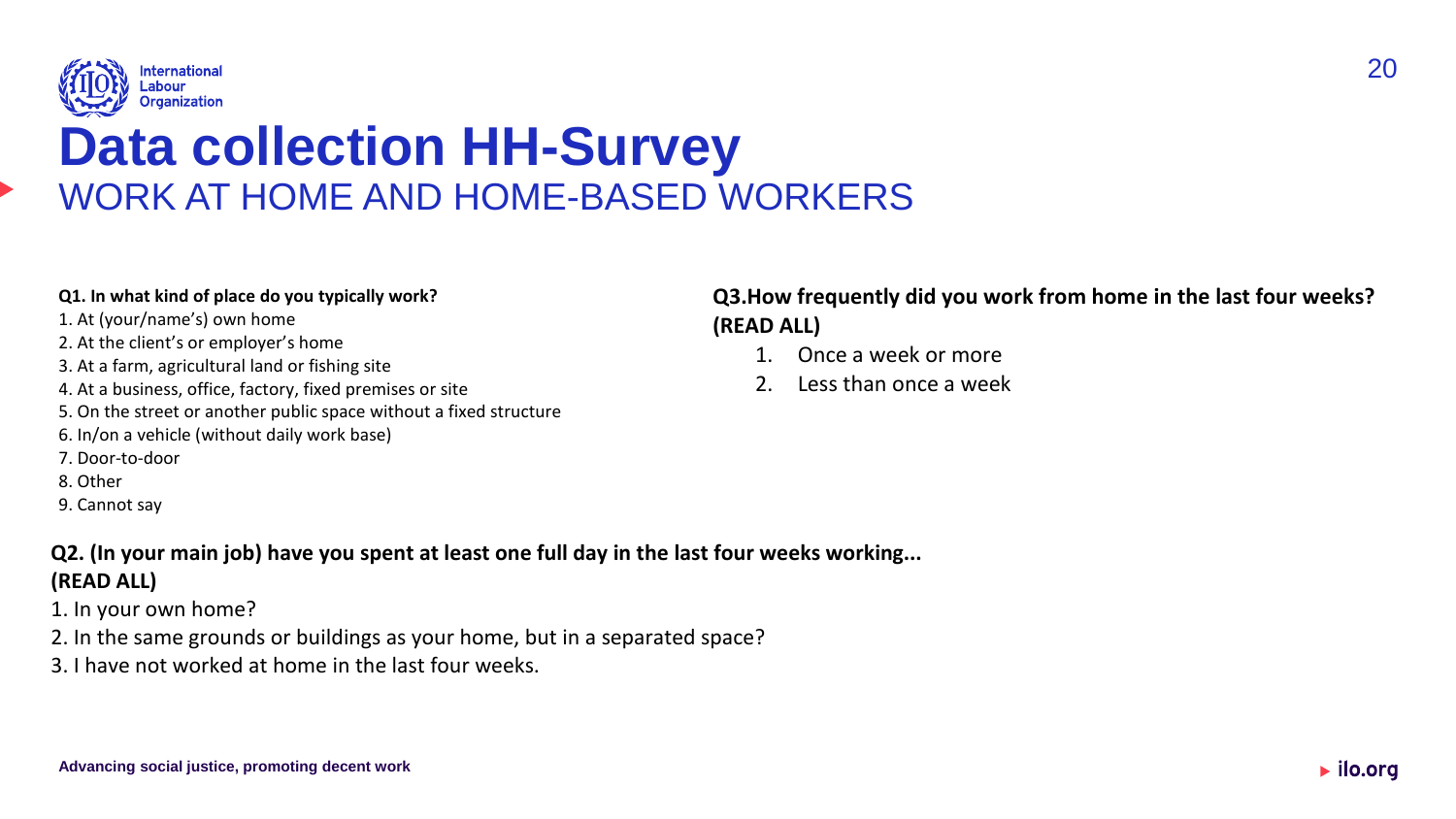

#### **Data collection HH-Survey**  TELEWORK AT HOME

**Q4. Did you use a computer, smartphone or tablet to carry out your work at home?** 1. Yes 2. No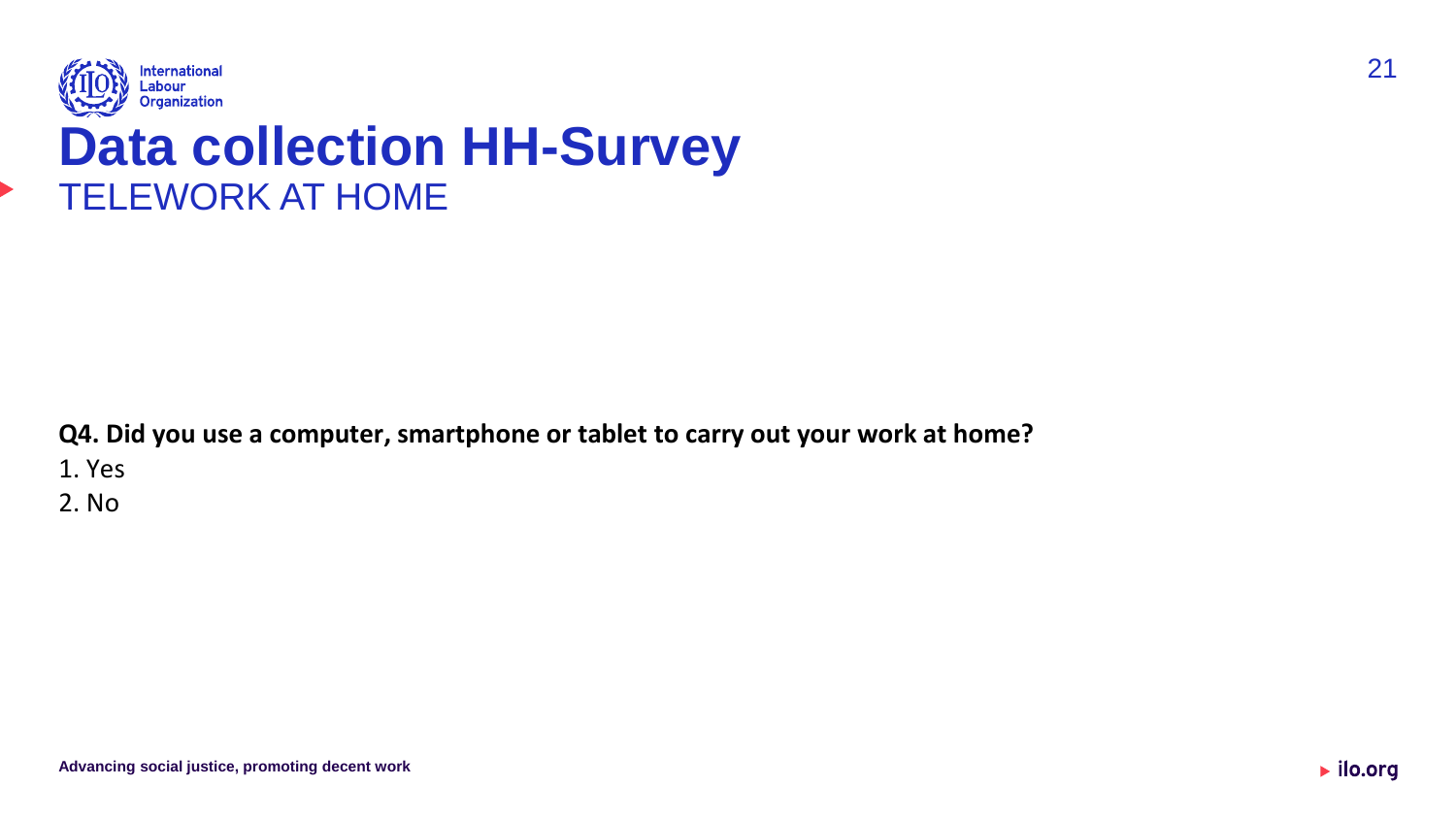

#### **Data collection HH-Survey**  REMOTE WORK NOT AT HOME

(Filter: independent workers, contributing family workers and (Main place=4) or (main place=1)) **Q5A**. **In the last four weeks, did you (in your main job) work in a place other than your own home, own premises/office, client's premises?** 

1. Yes

2. No

(Filter: All employees, dependent contractor's main job).

**Advancing social justice, promoting decent work**

**Q5B**. **In the last four weeks, did you (in your main job) work in a place other than your own home, or (INSERT TEXT FROM MAIN JOB?)**

1. Yes

2. No

(Filter: Employees, dependent contractors and MPLA\_TELEWK=1)

#### **MPLA\_REMOU**

**Was this outside your own premises, an employer's premises or a client's premises?**

1. Yes

2. No

22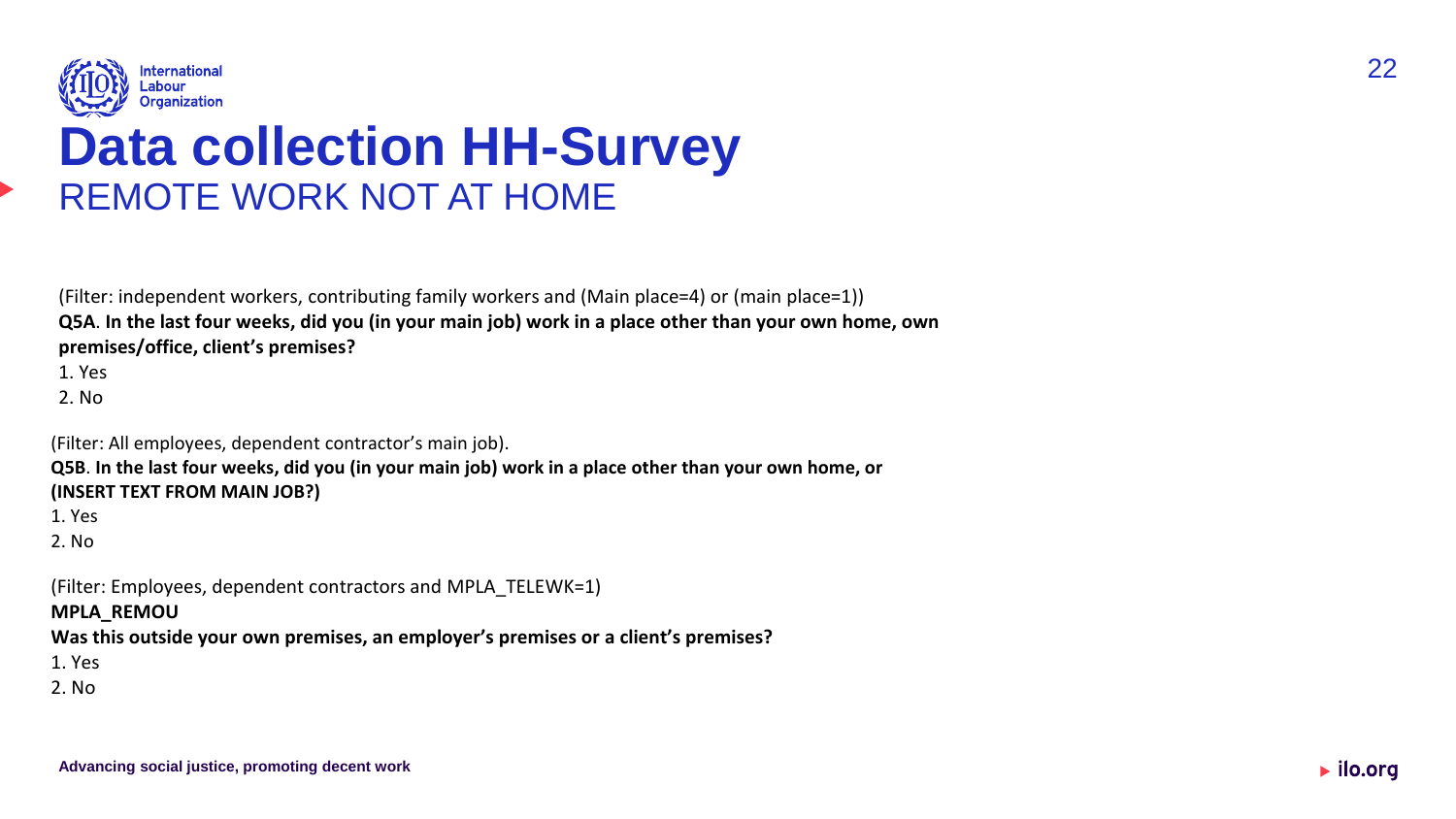

#### **Data collection HH-Survey**  TELEWORK NOT AT HOME

**Q6. Did you use a computer, smartphone or tablet to carry out the work that took place in this/these different locations?**

1. Yes

2. No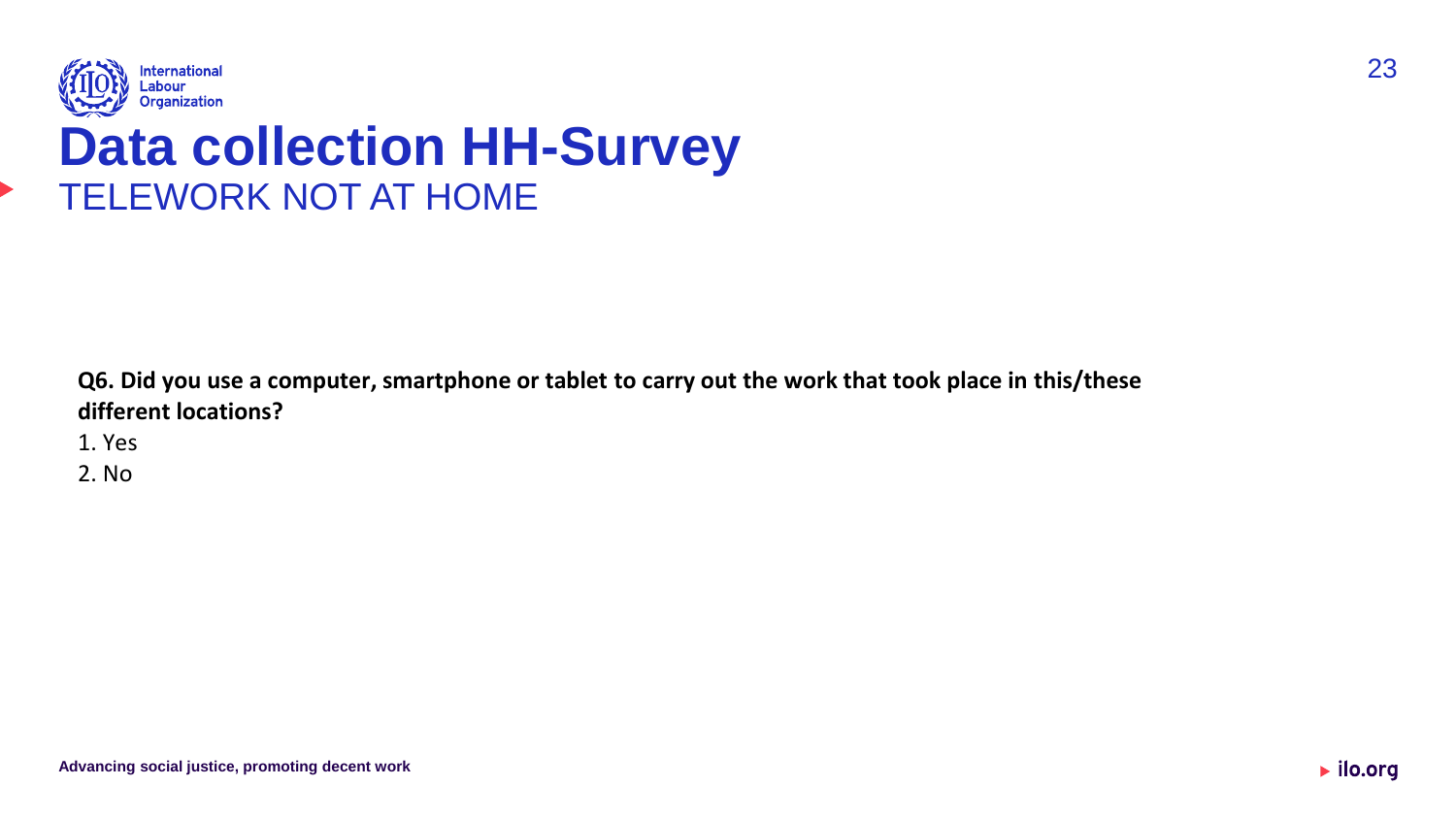

#### **Data collection HH-Survey**  HIGH-MOBILITY TELEWORKERS

**INWK\_TELEWK** (Filter: ICT\_TELEWK =1)

**Q7. In the last four weeks, how frequently did you work in a place other than your own home, own premises or an employer's premises? (READ ALL)**

- 1. Once a week or more
- 2. Less than once a week

**MOB\_TELWK** (Filter: REG\_HOMWK ne 1 and ICT\_HOMWK ne 1 and INWK\_TELEWK =1)

**Q8. In the last four weeks, have you (in your main job) worked at least twice <sup>a</sup> week in two different locations other than the employer's premises or your own office?**

1. Yes

2. No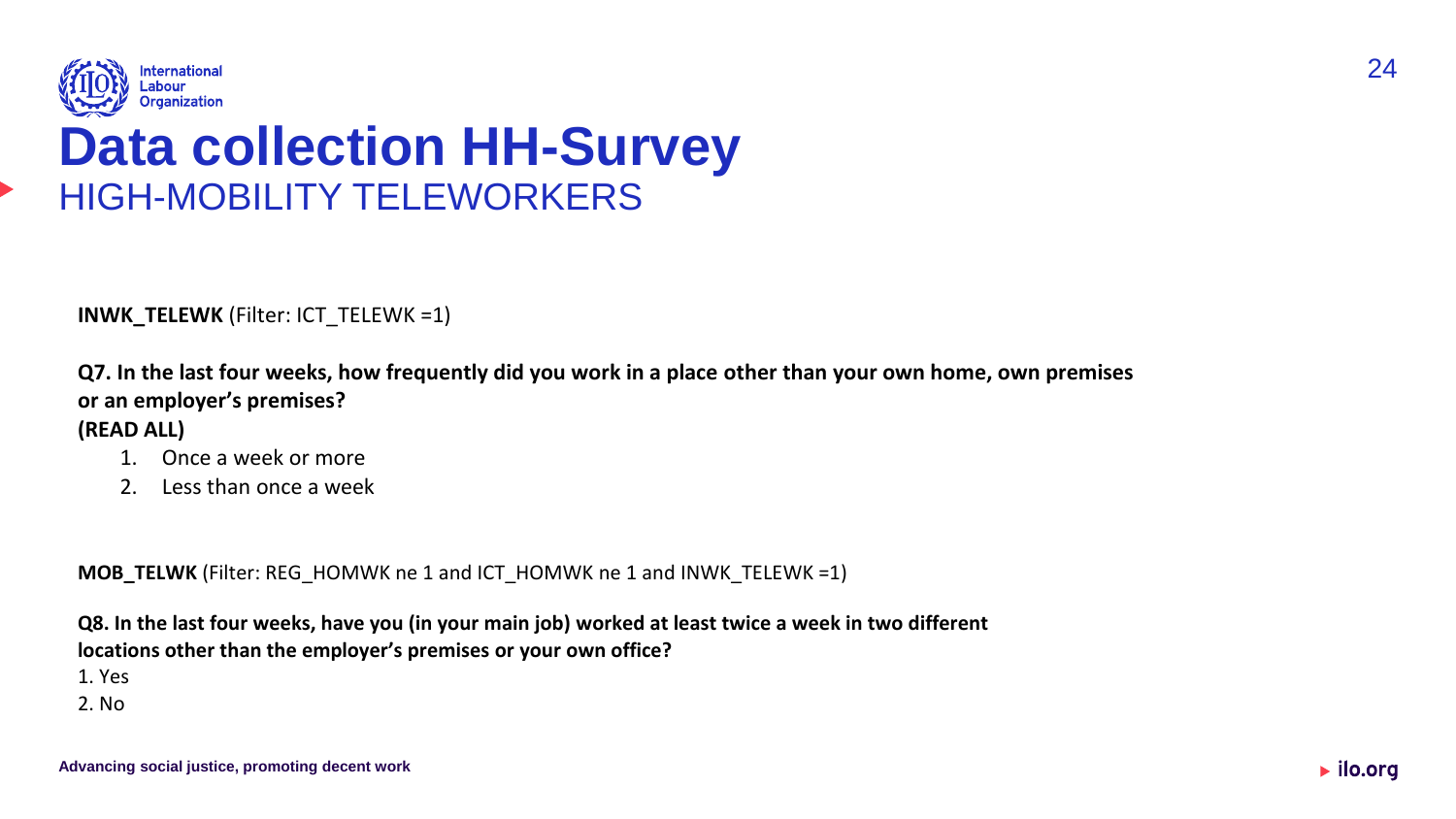

#### **Based on that we can derive all categories**

**Work at home Home-based work** Regular work at home Occasionally work at home Telework from home Home-based telework Regularly telework from home Occasionally telework from home

#### **Remote work**

High-mobility remote work Low-mobility remote work **Telework**

High-mobility telework Low-mobility remote work